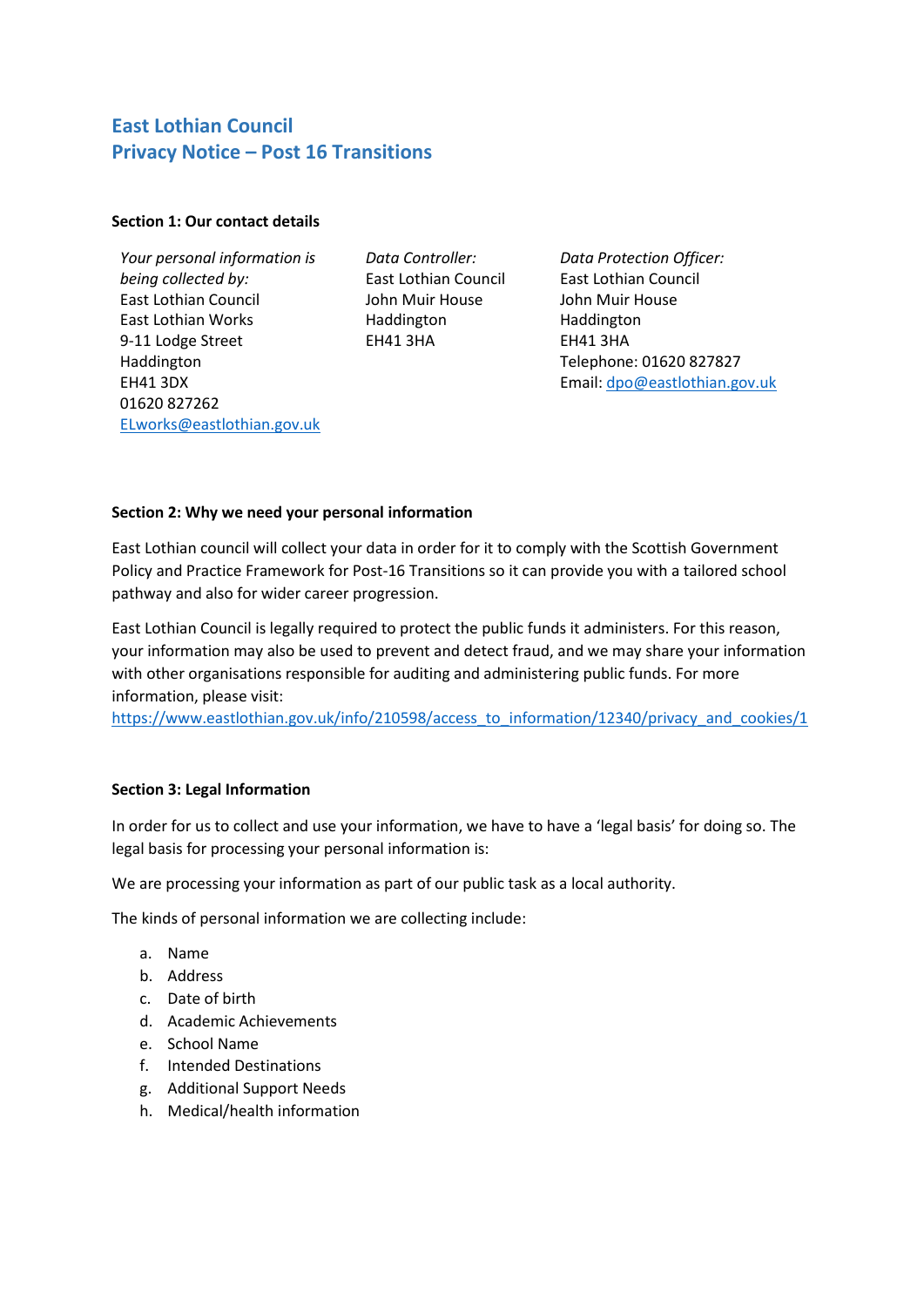The types of information listed in point's g-h above are known as 'special category' personal information. We need an additional 'legal basis' in order to process these kinds of information.

The legal basis for processing your special category information is:

We are obliged to process your information to provide employment, administer social security or comply with social protection law or collective agreements.

#### **Section 4: Sharing and transfer**

We will be sharing your personal information with the following:

- Other services within East Lothian Council, including << please specify>>
- Skills Development Scotland (SDS)
- Colleges or Universities
- Colleges/Universities
- National Training Providers
- Voluntary Organisations

Your personal information will not be transferred outside of the EU.

#### **Section 5: How long will we keep your personal information?**

We keep your personal data in line with our data retention policy, called a Retention Schedule. For a downloadable copy of the Council's Retention Schedule, please visit our website at [www.eastlothian.gov.uk](http://www.eastlothian.gov.uk/) and search for 'Retention Schedule'.

#### **Section 6: Your rights**

- 1. You have the right to be informed about how your information will be used.
- 2. You have the right to access your personal information. Normally this is done by placing a 'Subject Access Request' with the Council. For more information on placing Subject Access Requests, please visit [https://www.eastlothian.gov.uk/info/210598/access\\_to\\_information/12300/access\\_to\\_info](https://www.eastlothian.gov.uk/info/210598/access_to_information/12300/access_to_information/1) [rmation/1](https://www.eastlothian.gov.uk/info/210598/access_to_information/12300/access_to_information/1)
- 3. You have the right to ask us to correct inaccurate or incomplete information.
- 4. In certain circumstances, you have the right to have your personal information erased.
- 5. In certain circumstances, you have the right to ask us to limit the ways we use or share your information.
- 6. In certain circumstances, you have the right to ask us to move, copy or transfer your information to another organisation in an electronic format.
- 7. In certain circumstances, you have the right to object to the ways we process your information.
- 8. In circumstances where your data is processed automatically, without human intervention, you have the right to certain protections.

You can find more information about data protection and your rights on the Information Commissioner's Office (ICO) website a[t https://www.ico.org.uk.](https://www.ico.org.uk/)